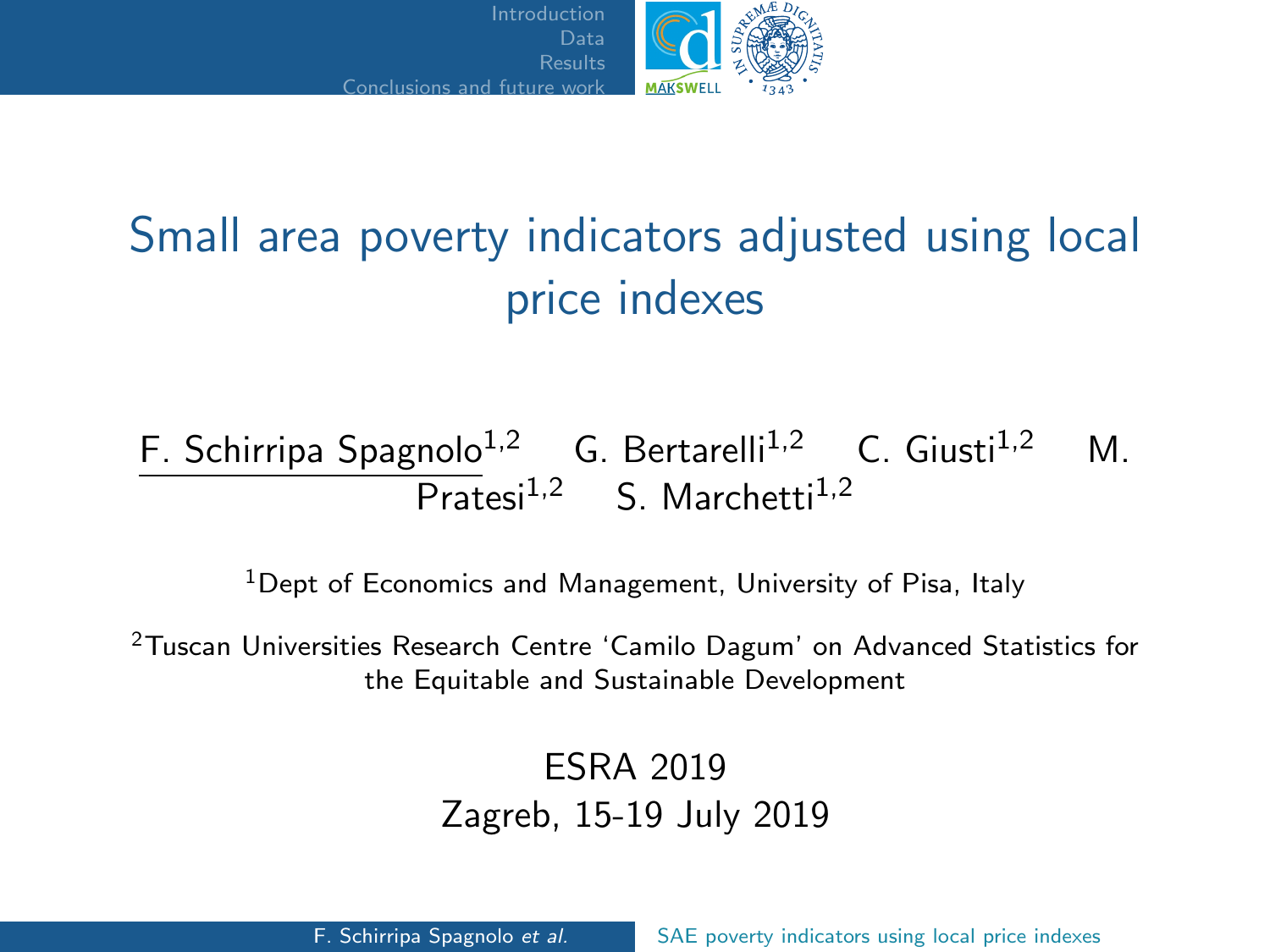

## <span id="page-1-0"></span>Aims of the presentation

- Estimate Italian households' At-Risk-of-Poverty-Rate (ARPR) in the Italian provinces (NUTS-3 level) in order to provide useful data for policy interventions against poverty at sub-national level in Italy.
- Take into account the local cost of living using alternative data sources (Big Data).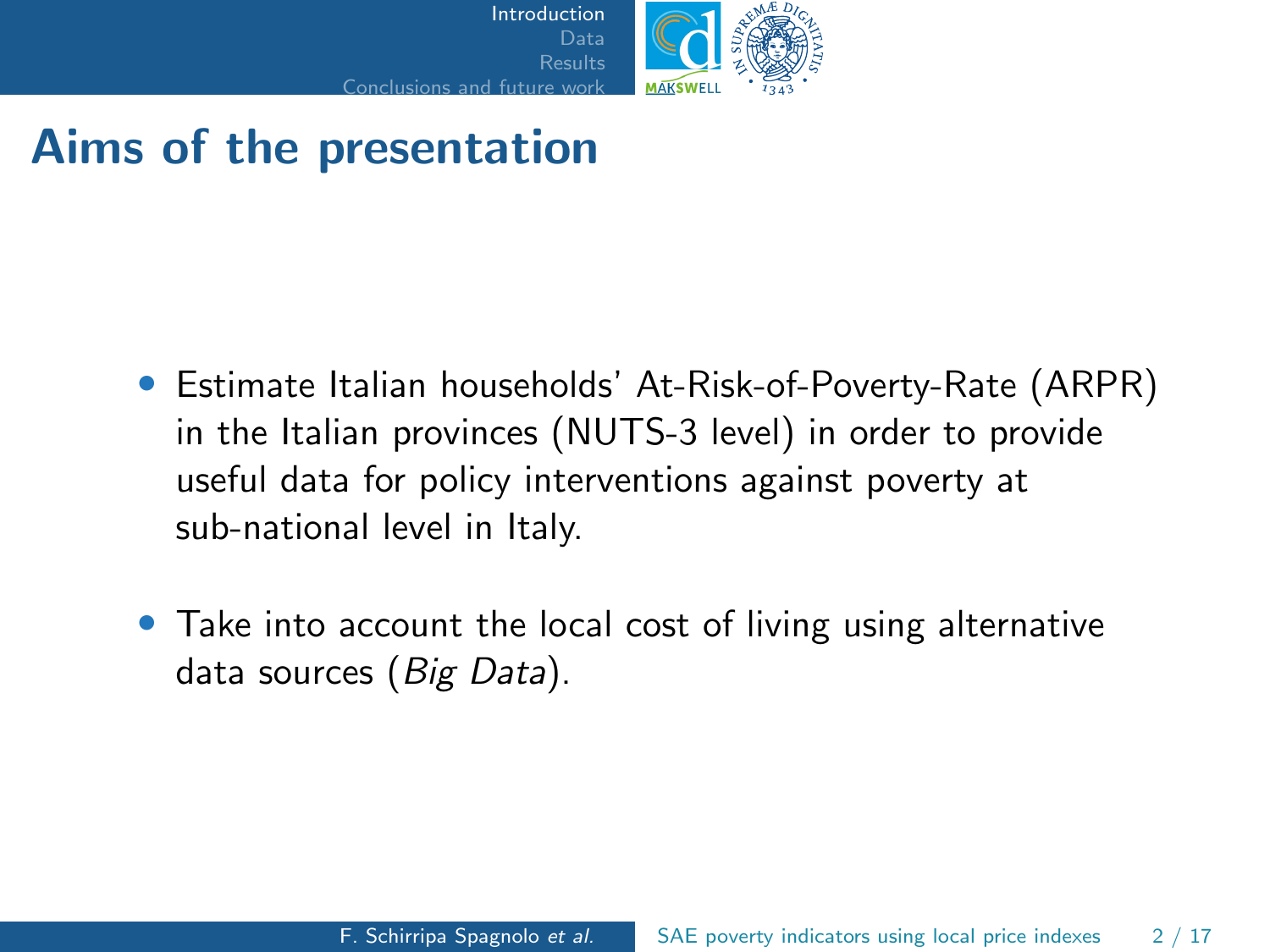

## The use of consumption data to estimate the ARPR

- We use consumption expenditures data from the Italian Household Budget Survey (HBS) 2017 to estimate the ARPR in the 110 Italian provinces.
- Italian HBS is carried out by the National Institute of Statistics (Istat) and it is used to compute the relative and absolute poverty incidence in Italy.
- HBS does not allow for reliable provincial estimates, therefore it is necessary to use small area estimation techniques.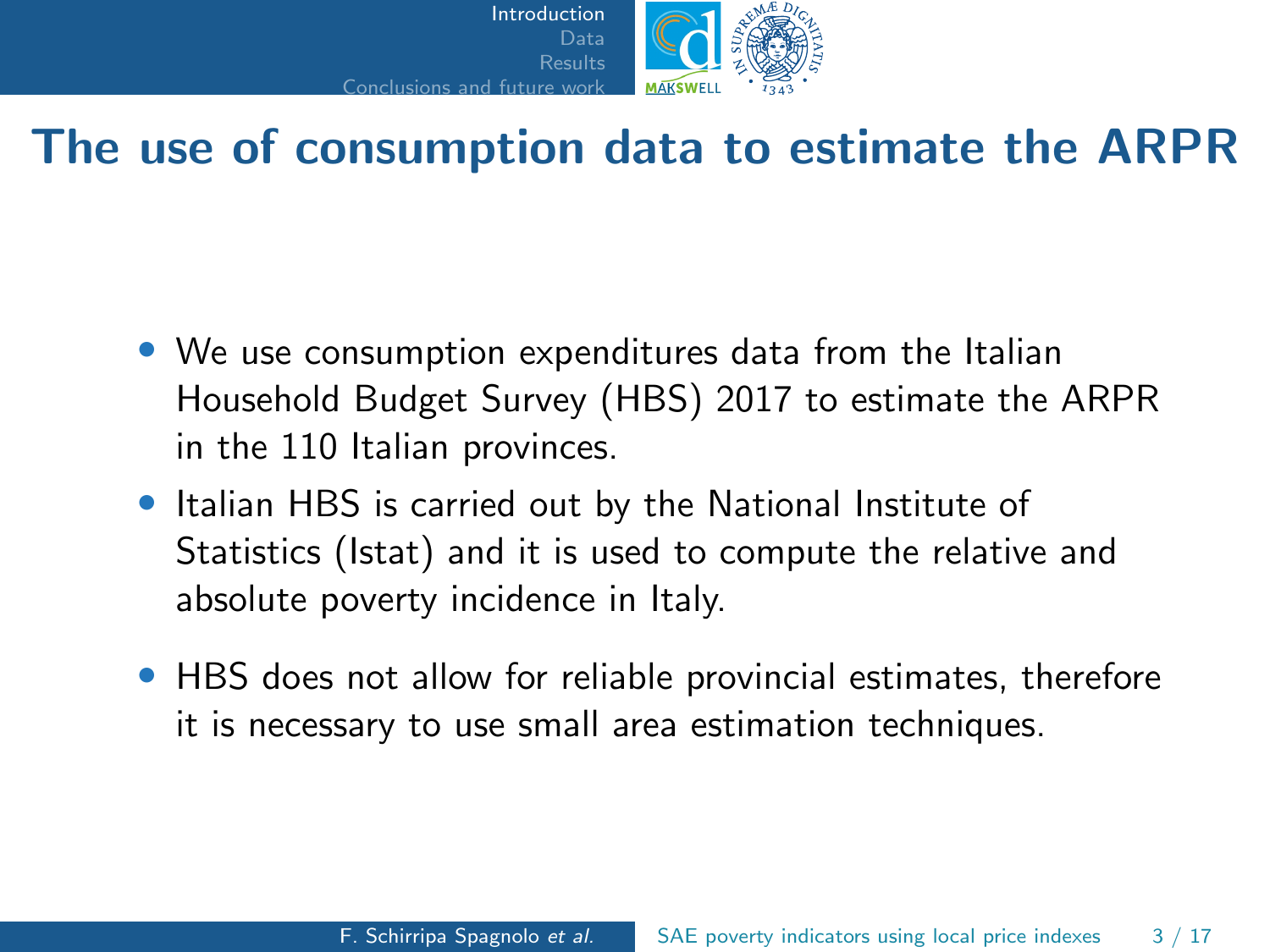

## Spatial variation of cost of living

- Classical approach: individuals or families are poor if their income or consumption level falls below a minimum level (called poverty line, PL).
- Increasing attention to the the use of spatial price indexes for accounting the spatial variation of cost of living in order to make comparisons in real terms between the different areas (Biggeri and Pratesi, 2017; Giusti et al., 2017; Marchetti and Secondi, 2017; Laureti and Rao, 2018).
- Spatial price indexes are measures of differences in price levels across areas, essential to compare economic well-being indicators.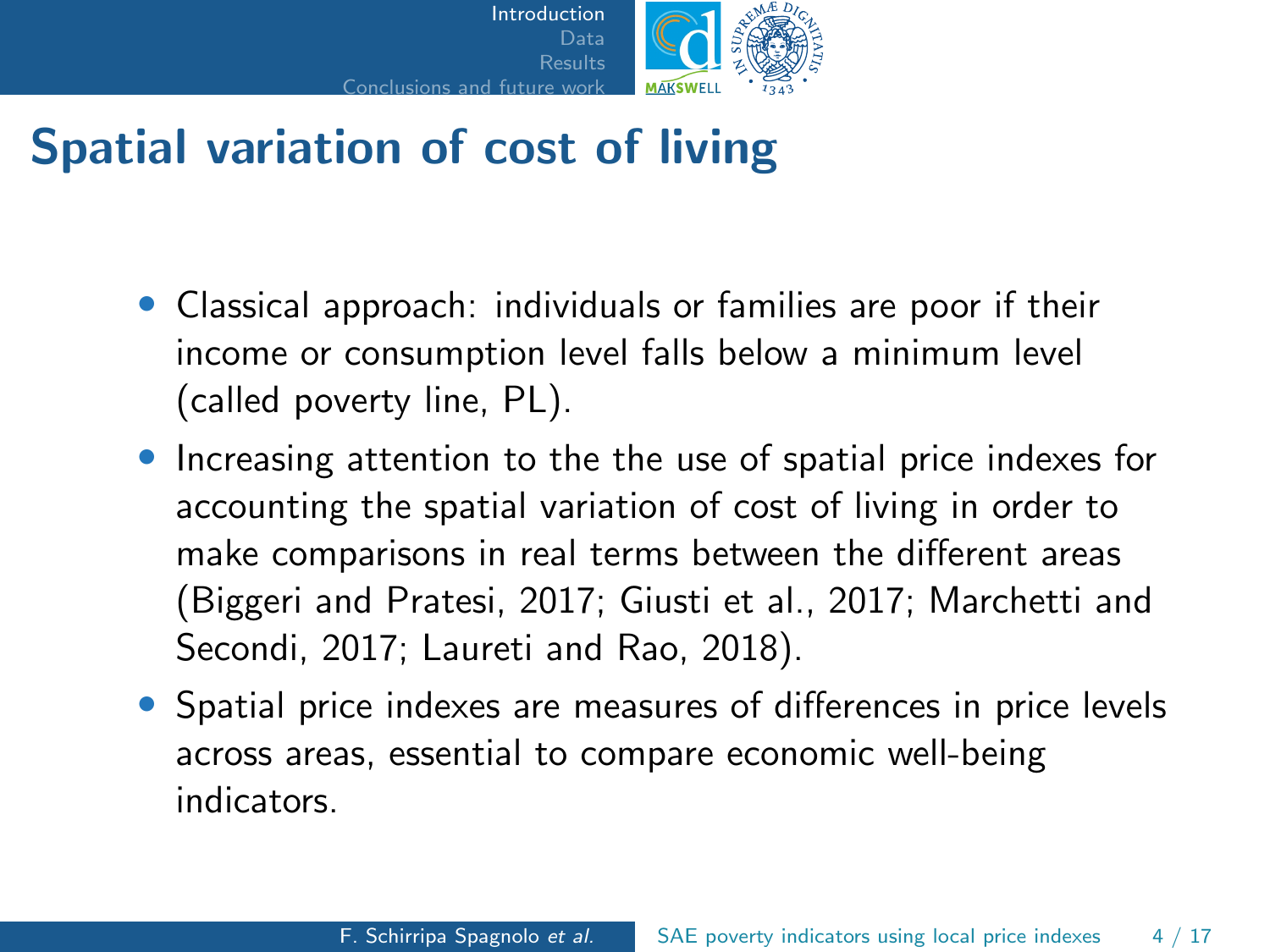

## Spatial variation of cost of living (cont.)

- Italy is a Country characterized by strong geographical differences in term of cost of living.
	- In 2009, ISTAT estimated sub-national Purchasing Power Parities (PPPs) for Italian regional capital cities showing that differentials in consumer price levels between the Italian cities are significant.
- Poverty thresholds should be adjusted for price differences across geographic areas in order to represent approximately the same standard of living across the different areas.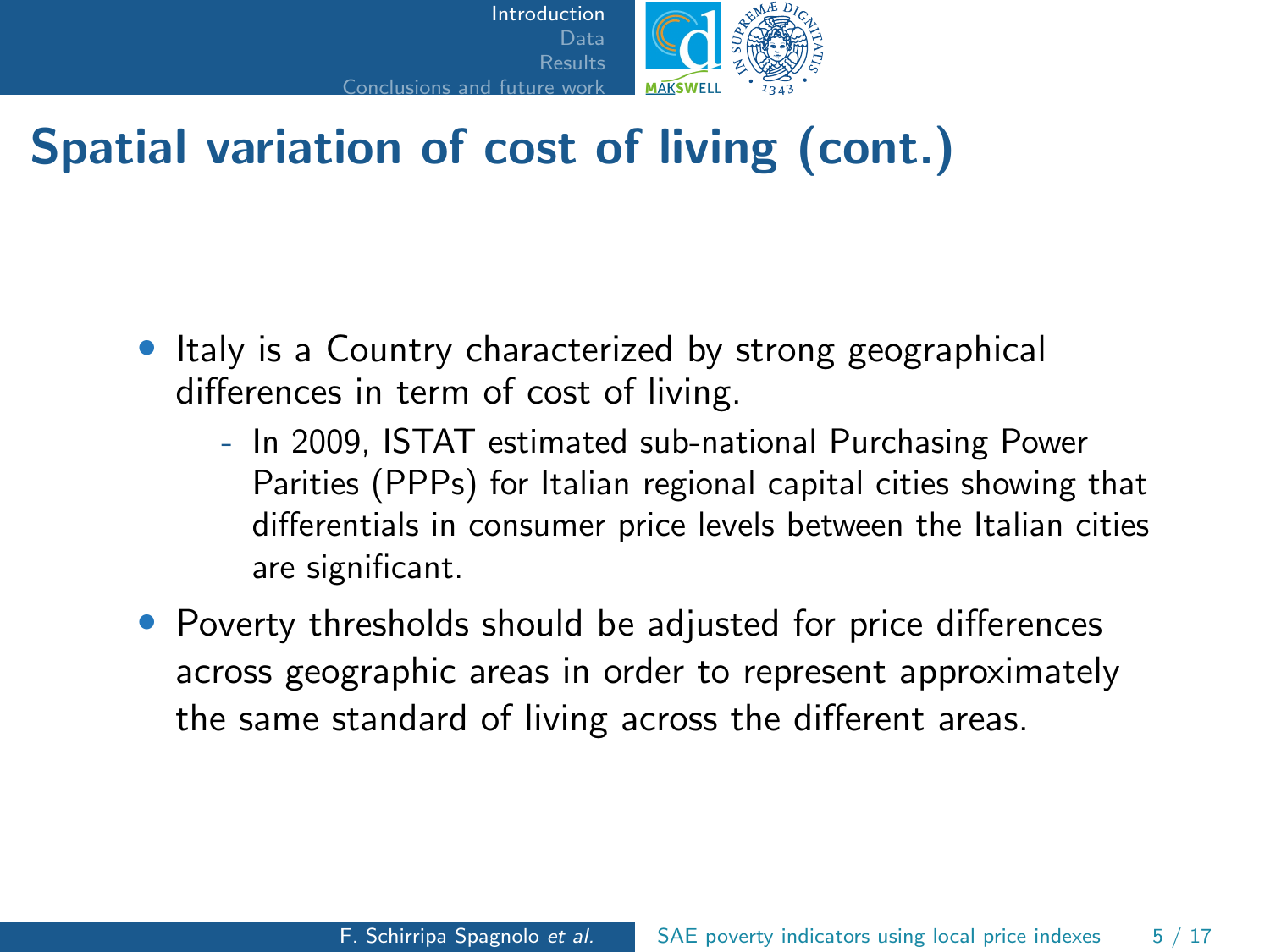

## Provincial poverty lines

Adjustments in the national poverty line

$$
PPL_j = NPL \cdot (\alpha_j \cdot HI_j + \beta_j \cdot GI_j + (1 - \alpha_j - \beta_j))
$$

- $\mathit{PPL}_j$ : Adjusted PL in the province  $j$  (Provincial PL);
- NPL: national PL;
- HI: Rent Index;
- $\alpha_j$ : rent expenditure weight;
- GI: Grocery Index;
- $\beta_j$ : grocery expenditure weight.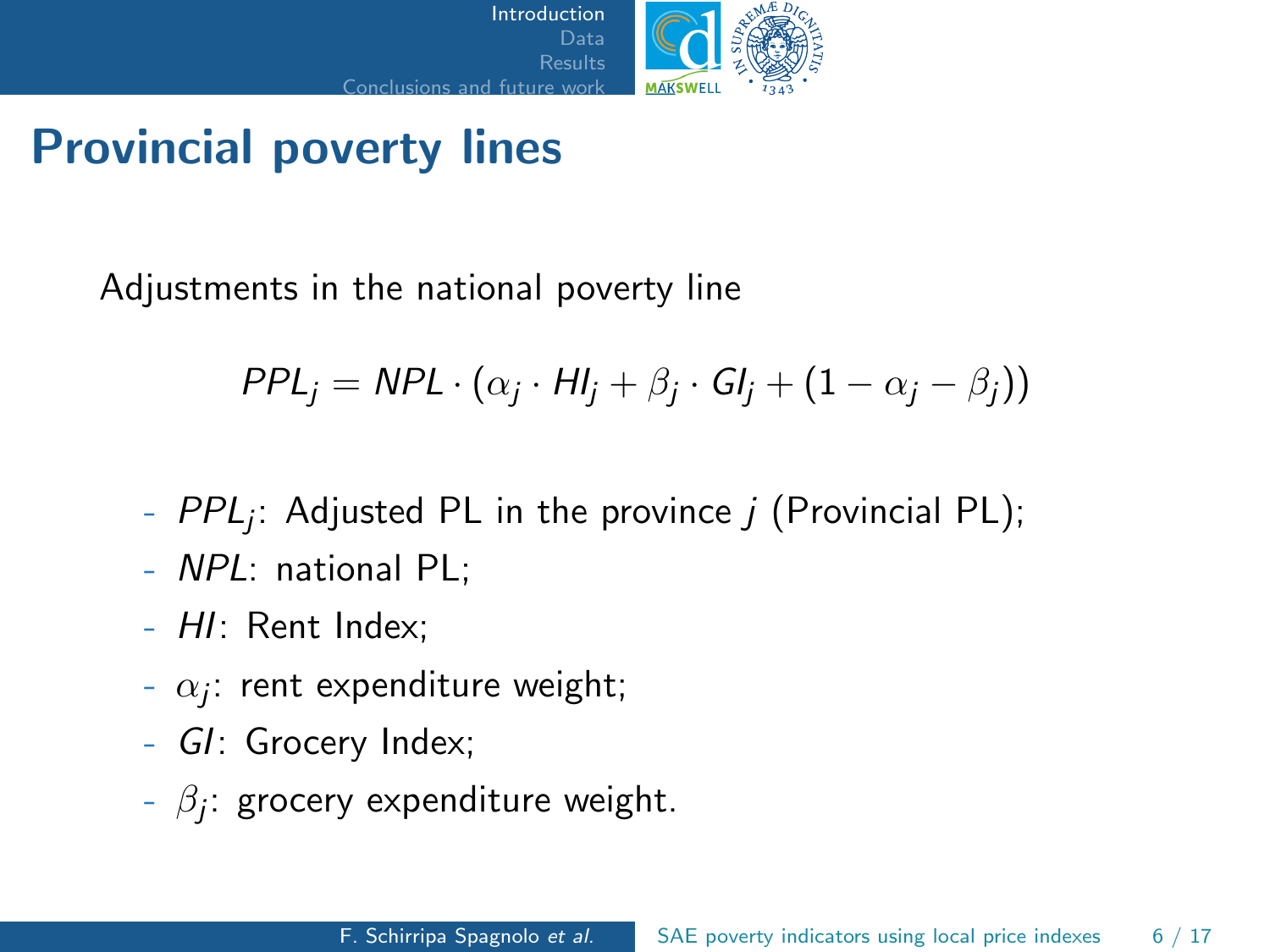

## <span id="page-6-0"></span>Numbeo

- The values of the Rent and Grocery Index are computed using data from Numbeo.
- Numbeo is the world's largest database of user contributed data about cities and countries worldwide. Numbeo provides current and timely information on world living conditions including cost of living, housing indicators, health care, traffic, crime and pollution..
- It is a free and crowd-sourced global database of reported consumer prices. To collect data Numbeo relies on user inputs and manually collected data from authoritative sources.
- New source of data: big amount of data stored; daily data; heterogeneous data (different sources).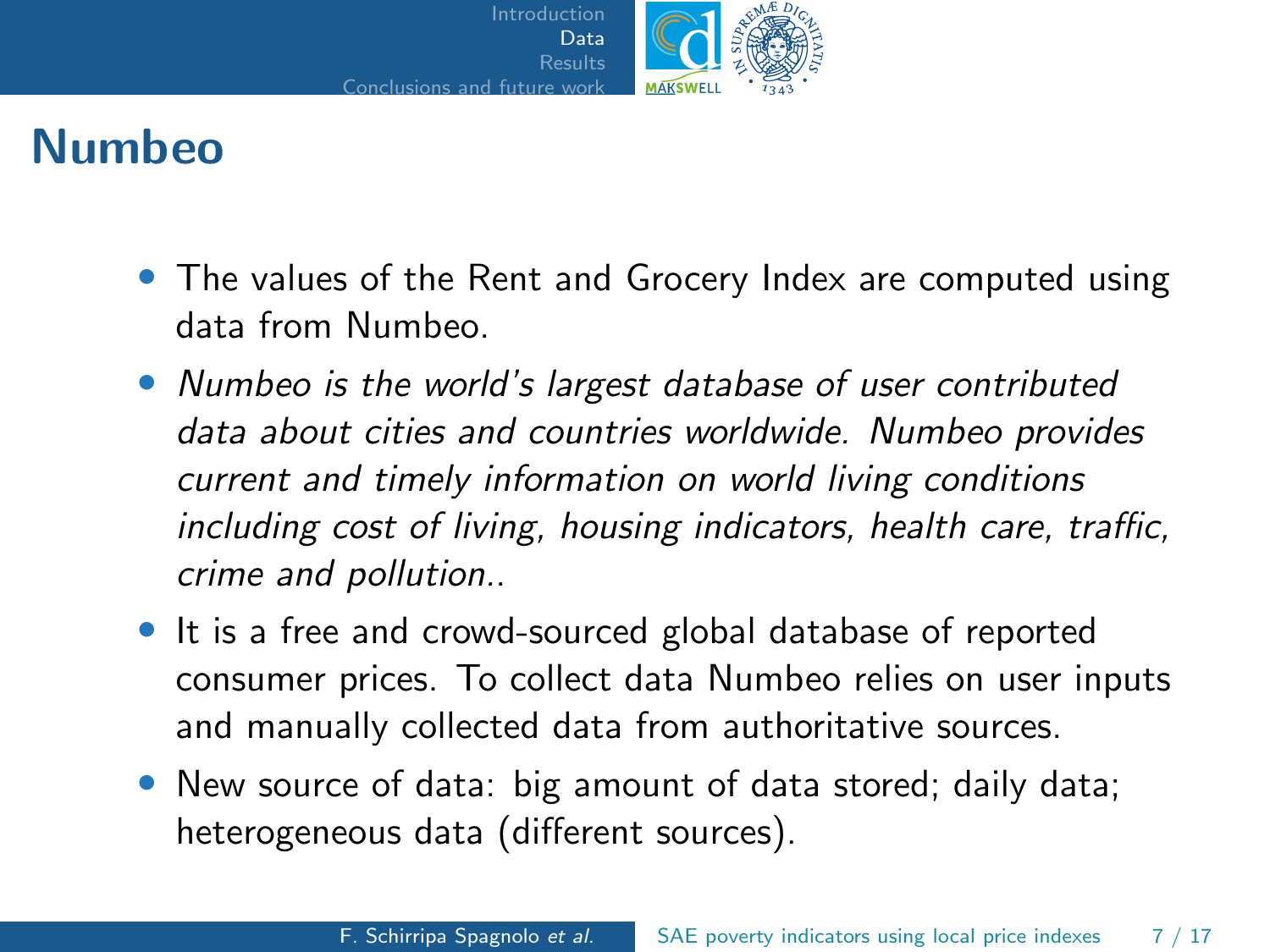

# Numbeo (cont.)

- For our purpose we use the a tools that allow us to compare cost of living for two cities.
- Indexes for a city are provided in comparison to an other city. We decide to use Rome (the Capital of Italy located in the Central Italy) as benchmark and we assume that the price measured in the provincial capital is fixed over the entire province.
- Rent Index is an estimation of prices of renting apartments in each provincial capital compared to Rome (if Rent index is 80, Numbeo estimates that price of rents in the provincial capital is on an average 20% less than the price in Rome).
- Groceries Index is an estimation of grocery prices in each provincial capital compared to Rome.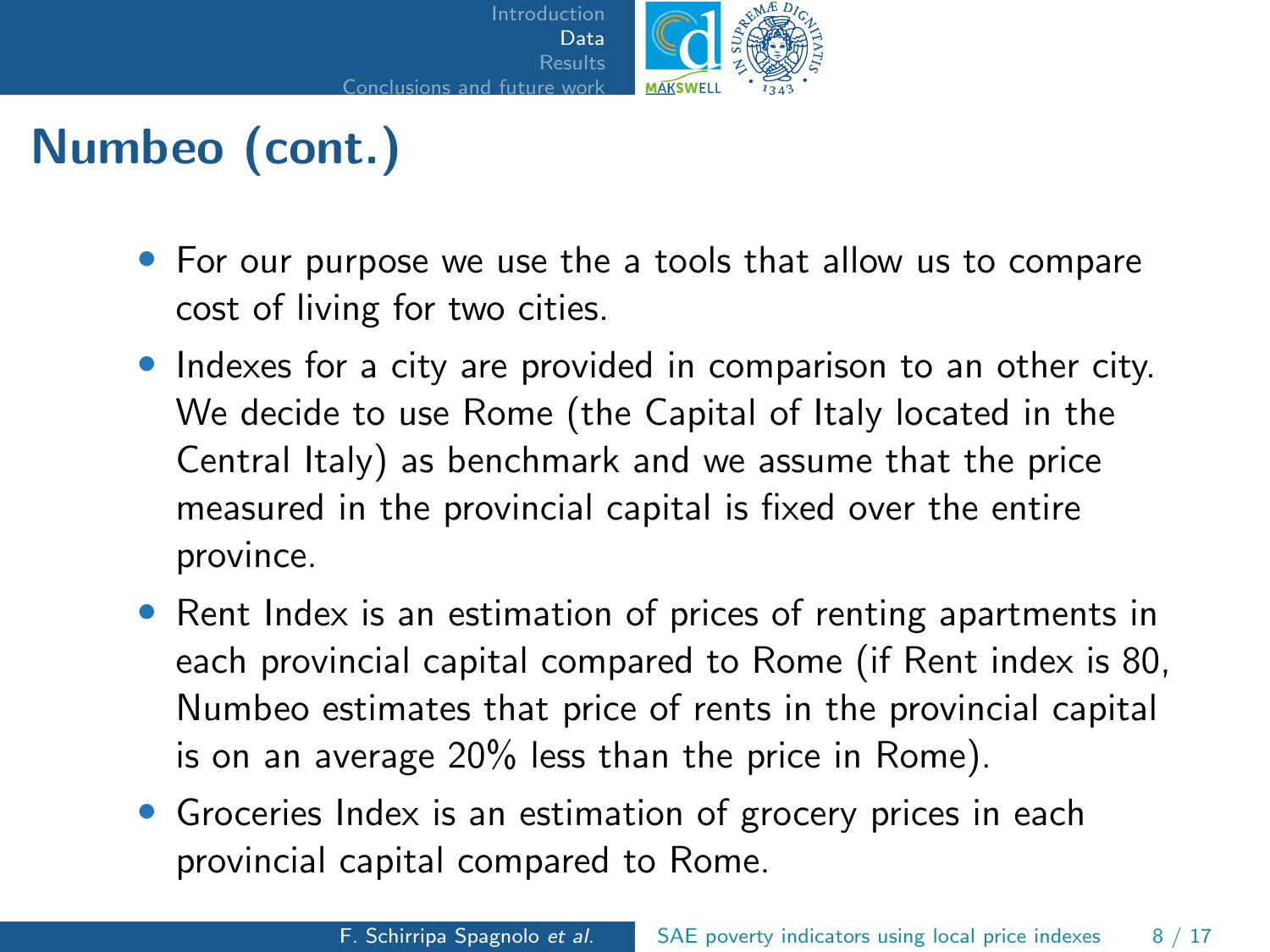

## <span id="page-8-0"></span>Estimation of rent/grocery weights

- $\bullet\,$  Direct estimates of the weights  $(\alpha_j,\,\beta_j)$  at provincial level can be considered reliable.
	- In SAE, provinces are in a grey zone: the sample size is not so small (the minimum sample size is around 20) and sometimes direct estimates can be statistically sound (CVs not so high: no area has a CV greater than 33.3%; 15% of areas have a CV higher than 16.6%).
- $PL_i$  are not SAE estimates.
- For the three out-of-sample provinces, we use the mean of the Region.
- Adjusted Provincial Poverty Lines (PPLs) range from 1131.97 in the province of Milan (Lombardy) to 853.42 in the province of Catanzaro (Calabria). The NPL is 1102.52.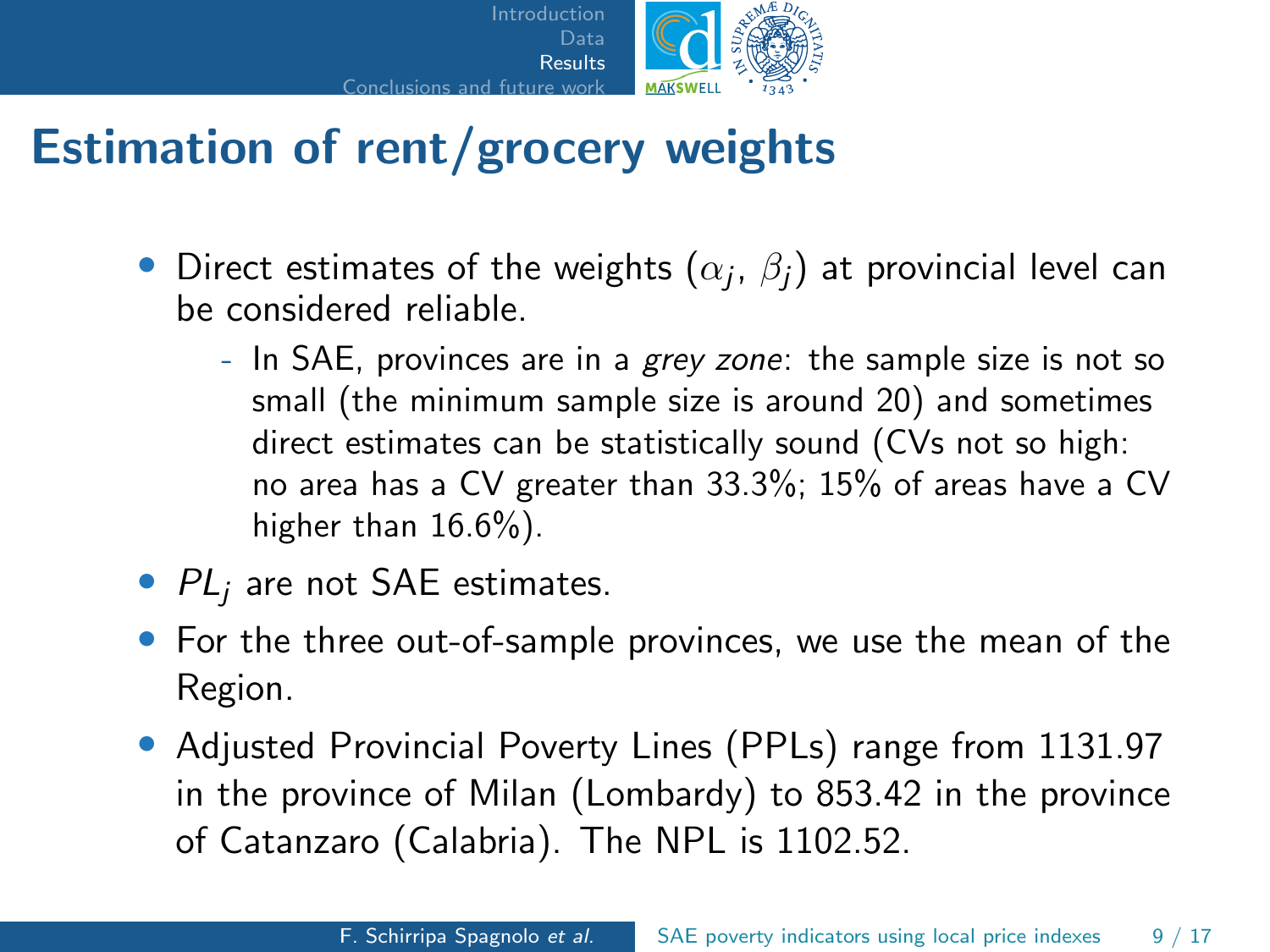

## FH model ARPR in Italy using NPL and PPLs

- Direct estimates of the ARPR at province level using both NPL and PPLs are not reliable.
- In order to reduce the variability of the direct estimates we employ a FH model (Fay and Herriot, 1979).

FH model for the ARPR using PPLs (auxiliary variables come from the Tax agency administrative database).

| Variable                   | Estimate | p-values |
|----------------------------|----------|----------|
| Intercept                  | 0.403    | 0.000    |
| Tax payers $(\% )$         | $-1.369$ | 0.000    |
| Income of employees $(\%)$ | 0.864    | 0.012    |
| Income $0-10000$ $(\%)$    | 0.691    | 0.000    |
| Retirement income (%)      | 0.665    | 0.064    |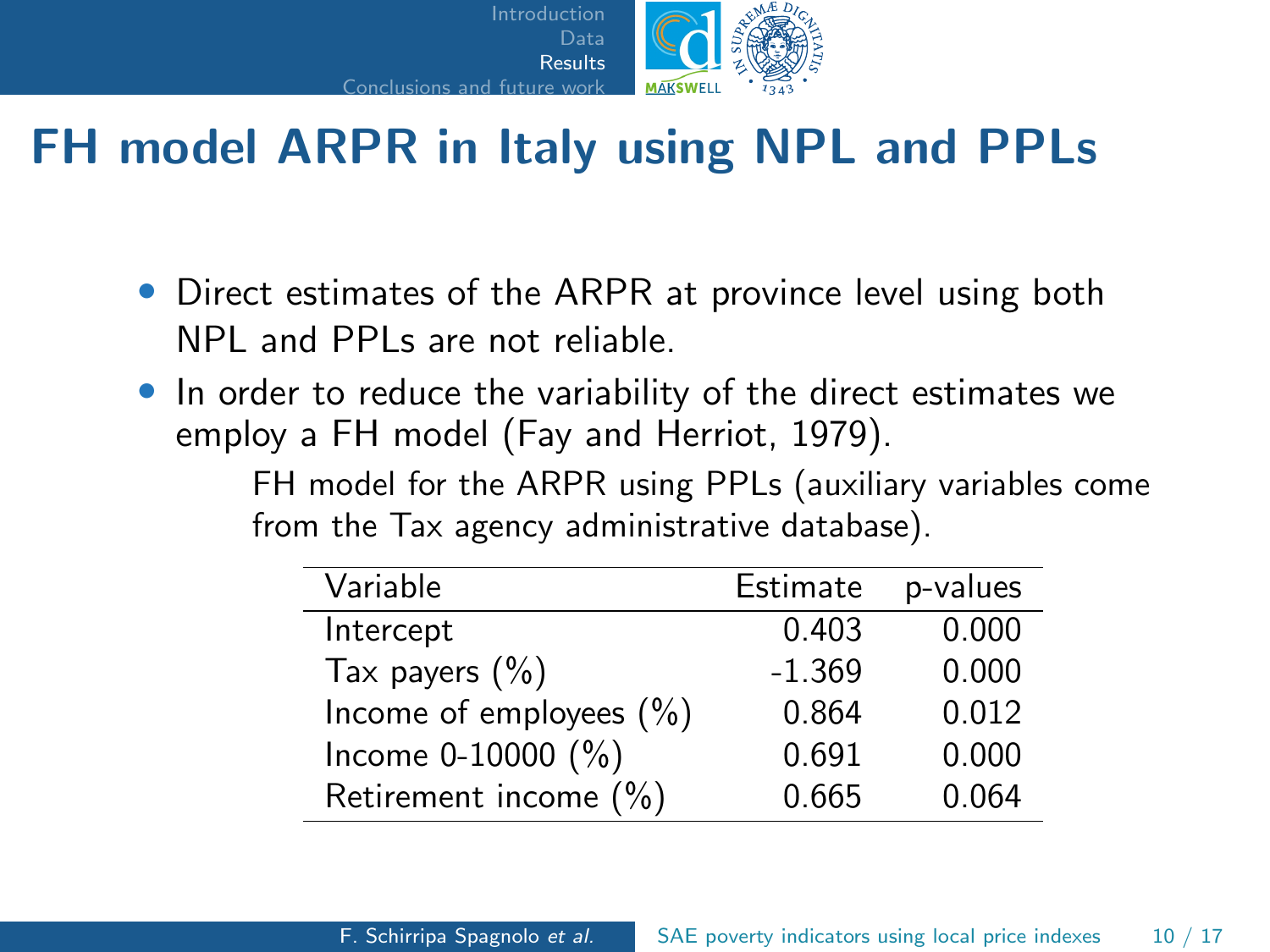

## Confidence Interval Direct and FH Estimates (PPLs)

**Confidence Interval Plot** 



Provinces (sorted by ARPR)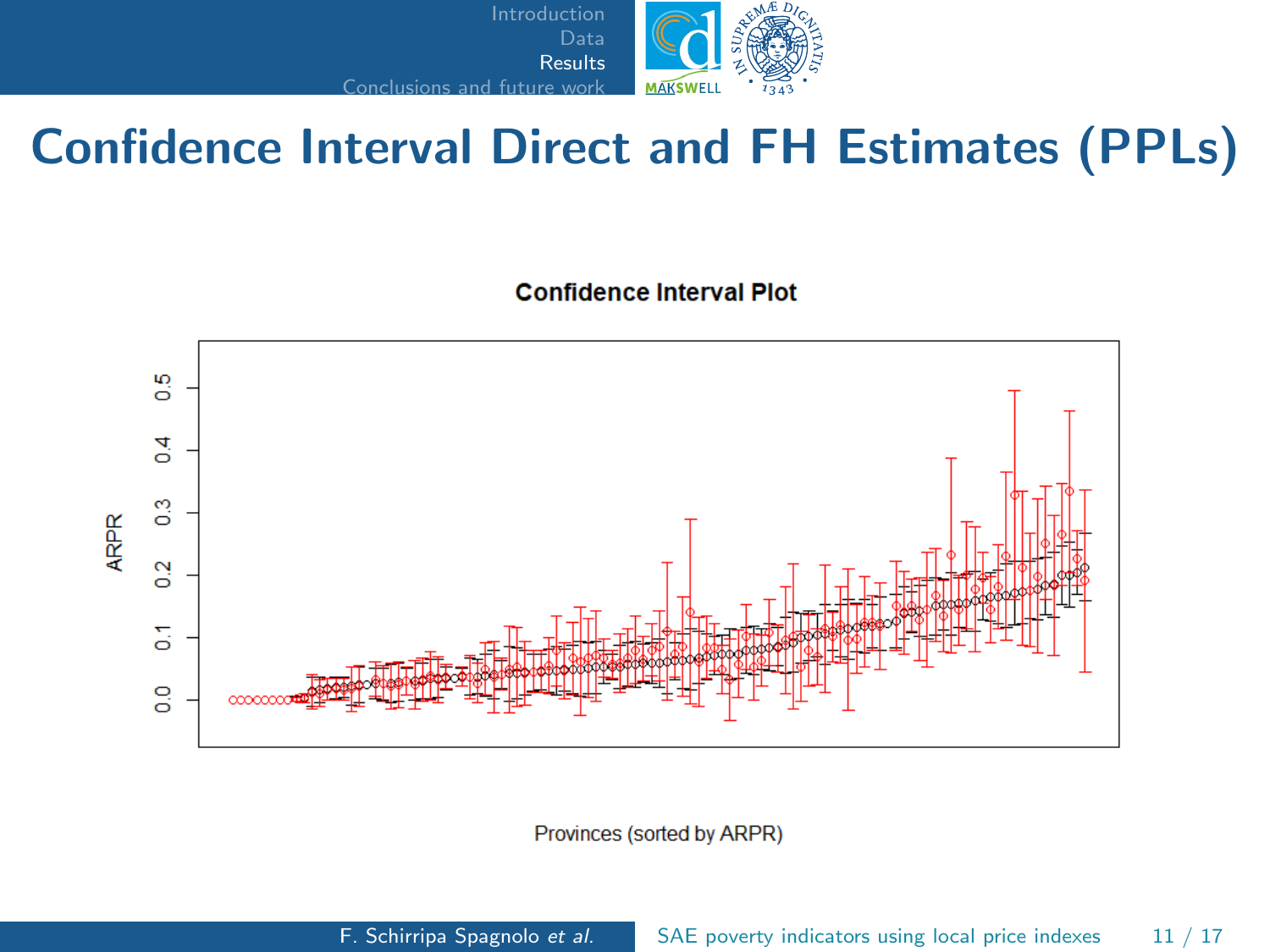

## ARPR at provincial level with NPL and PPLs

#### FH ARPR NPL (NUTS 3) FH ARPR PPLs (NUTS 3)



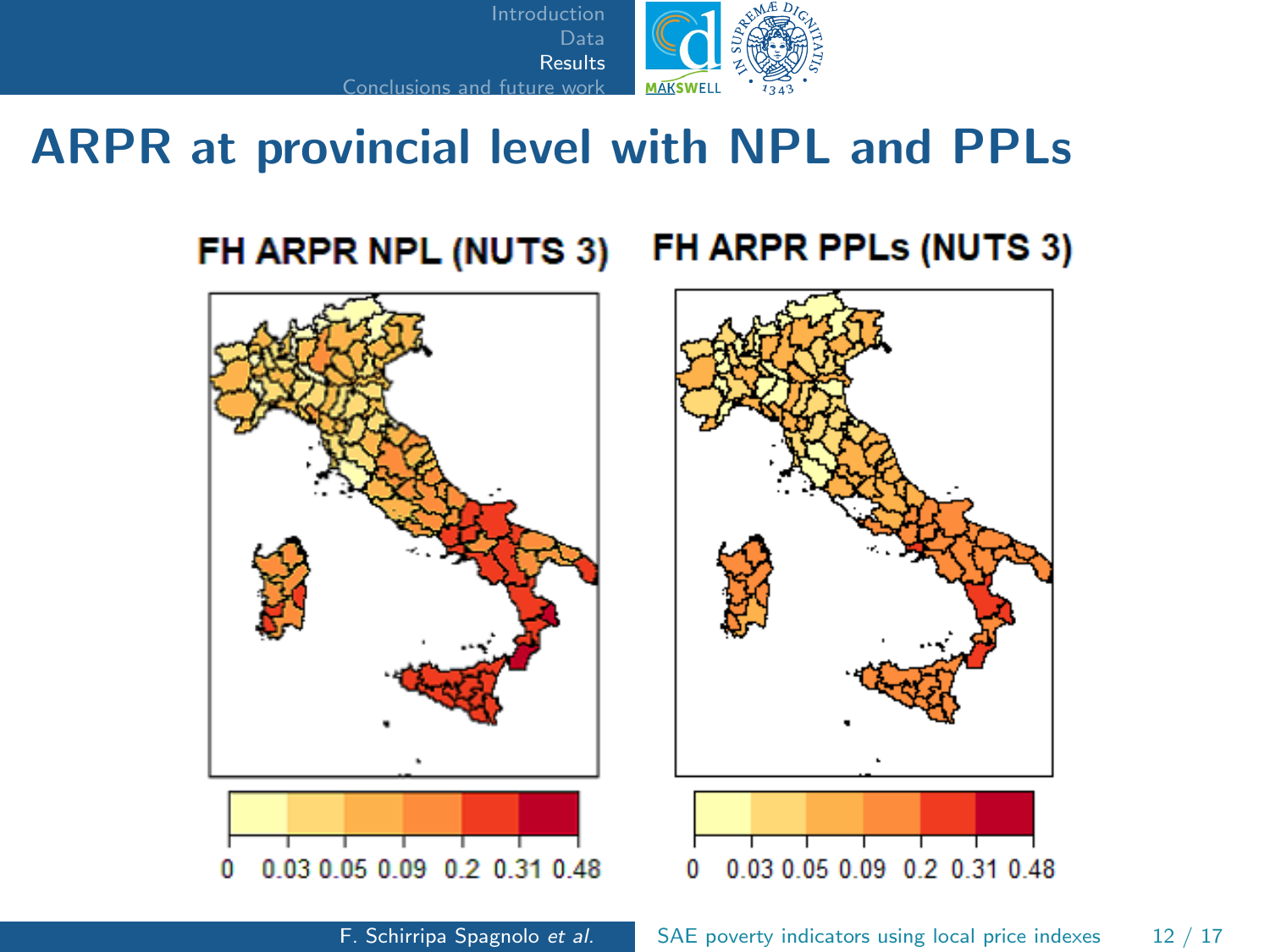

## ARPR at provincial level with NPL and PPLs (cont.)

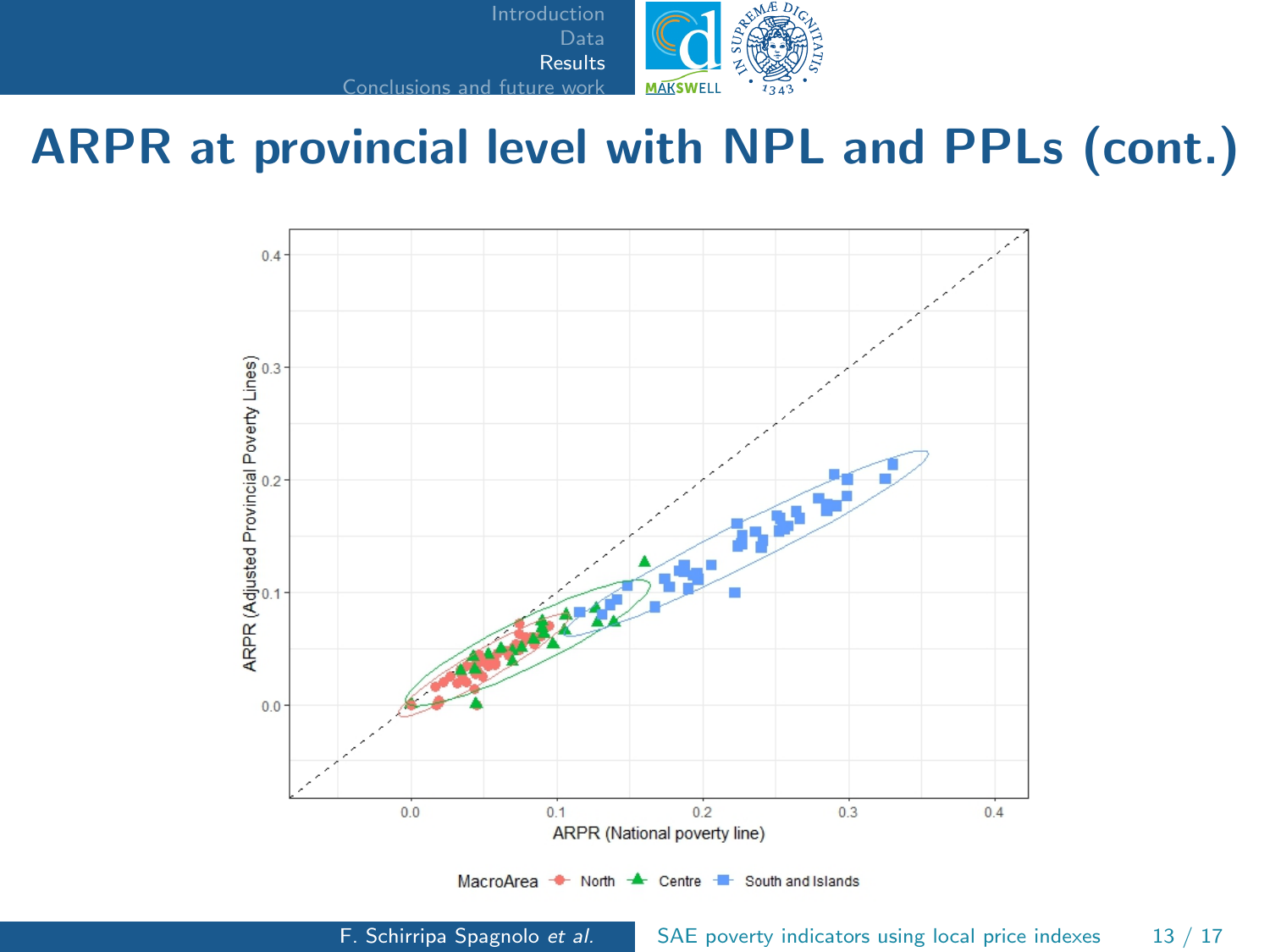

## <span id="page-13-0"></span>Final remarks

- Estimates that include the cost of living can be useful for making comparison in real terms.
- Take into account the rent and the grocery prices, the poverty rates tend to be lower than the ones obtained with a fixed national poverty line.
- Cost of living in the provinces has an impact on the ARPR.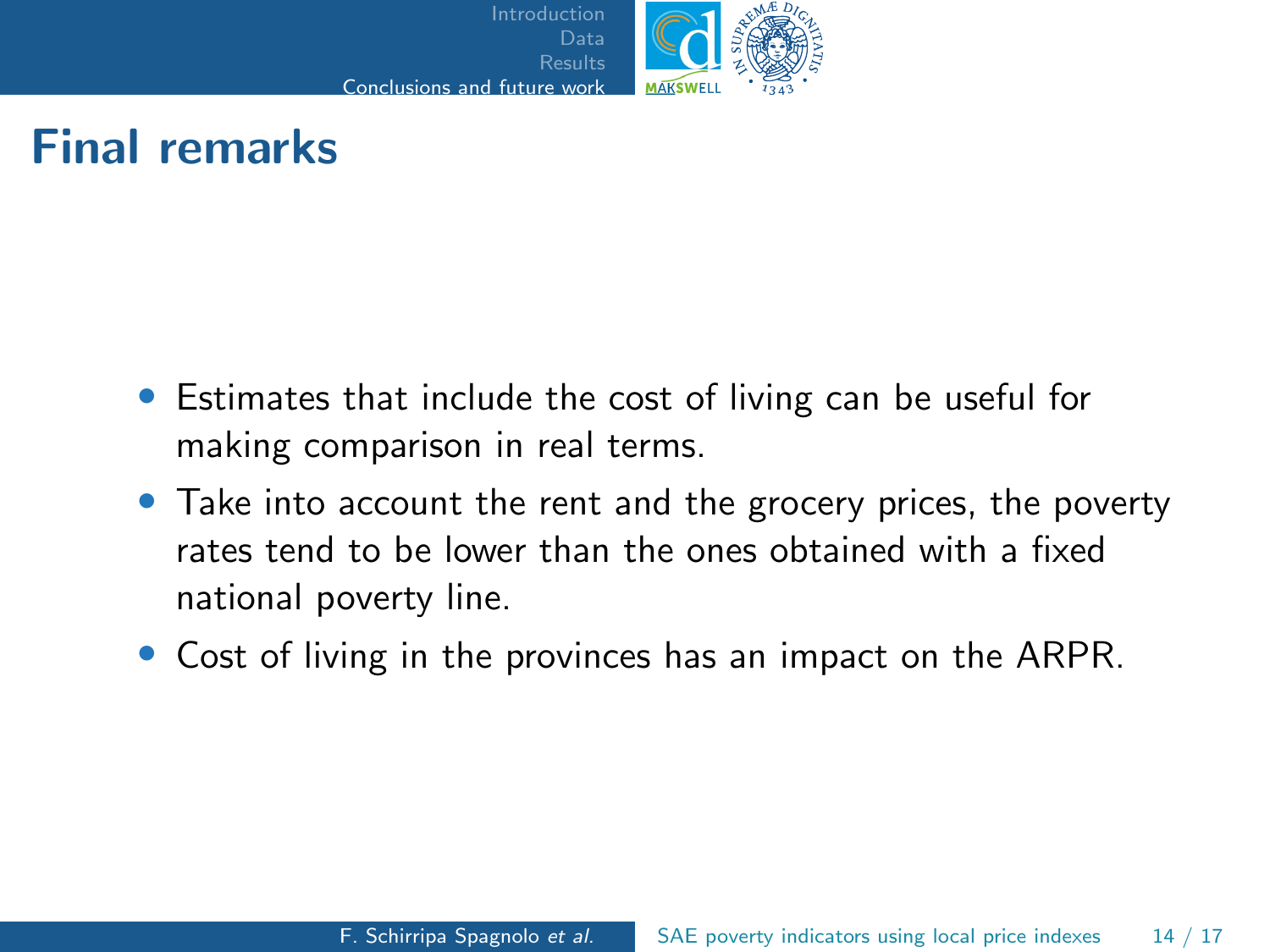

## Future work

- The aim is to extend the present work by using two alternative new data source: the scanner data (sub-regional retail volumes and price for food and grocery) to estimate spatial price indexes for grocery and the transaction prices of houses made available by the Revenue Agency (OMI) to compute spatial price indexes for housing.
- In particular, scanner data will be provided us by Istat and these stored unit level transaction belonging to the 16 most important retail chains (95% of modern retail chain distribution in Italy).
- Grocery products: five divisions of the ECOICOP.
- These data might allow us to compute poor-specific price indexes and study in depth the living conditions of the poor population.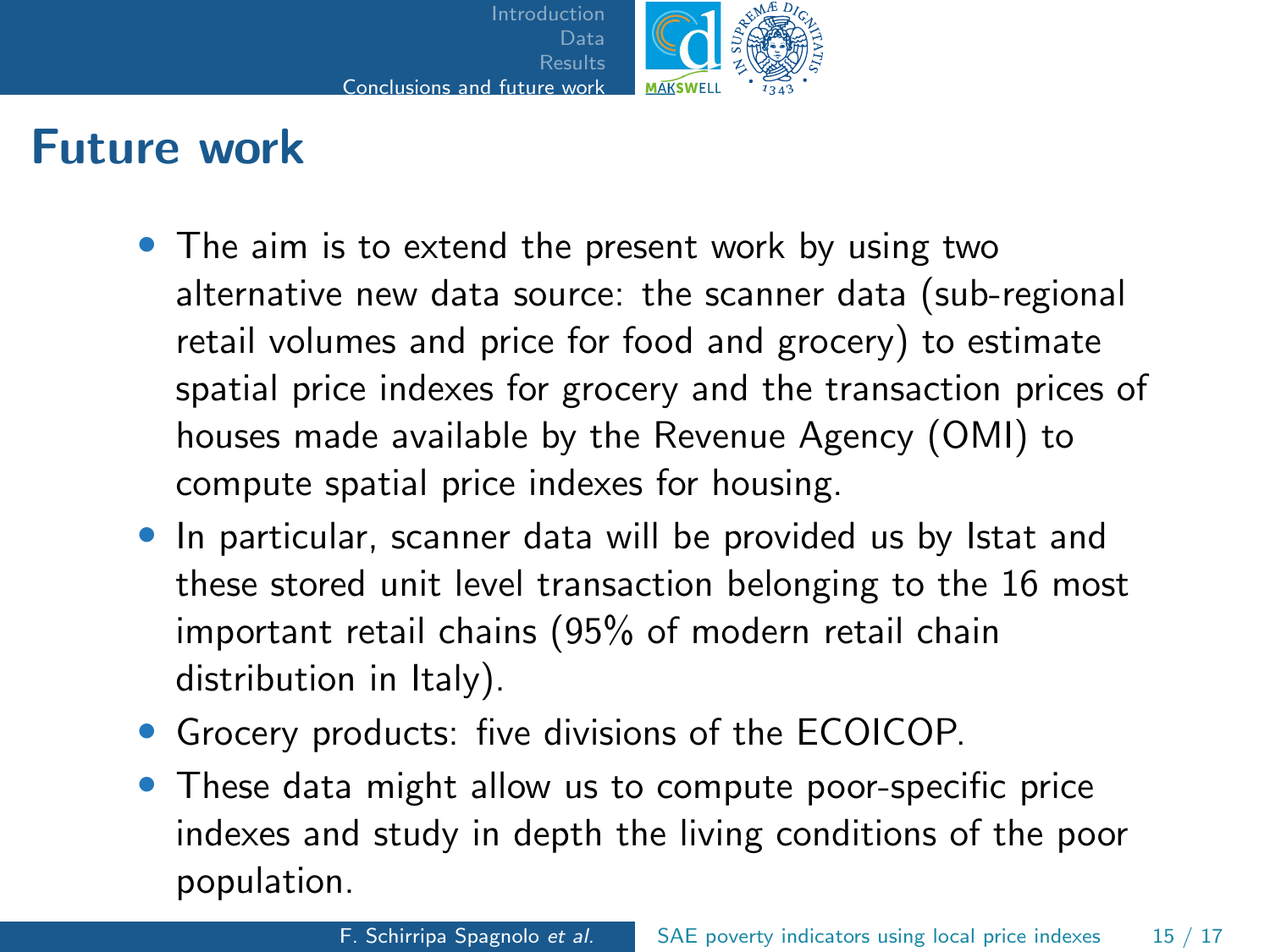

## Essential Bibliography

Biggeri, L. and Pratesi, M. (2017). Monetary poverty indicators at local level: definitions, methods of estimations and comparisons in real terms. Proceedings of the 60th World Statistics Congress of the International Statistical Institute, 2017.

Fay, R.E., and Herriot, R.A. (1979). Estimation of income from small places: An application of James Stein procedures to census data. JASA 74, 269–277.

Giusti, C., Pratesi, M. and Masserini, L. (2017). Local Comparisons of Small Area Estimates of Poverty: An Application Within the Tuscany Region in Italy. Soc Indic Res 131(1), 235–254.

Laureti, T. and Rao, D.S.P. (2018). Measuring Spatial Price Level Differences within a Country: Current Status and Future Developments. Estudos de Economia Aplicada 36(1), 119–148.

Marchetti, S. and Secondi, L. (2017). Estimates of Household Consumption Expenditure at Provincial Level in Italy by Using Small Area Estimation Methods: "Real" Comparisons Using Purchasing Power Parities. Soc Indic Res 131(1), 215–234.